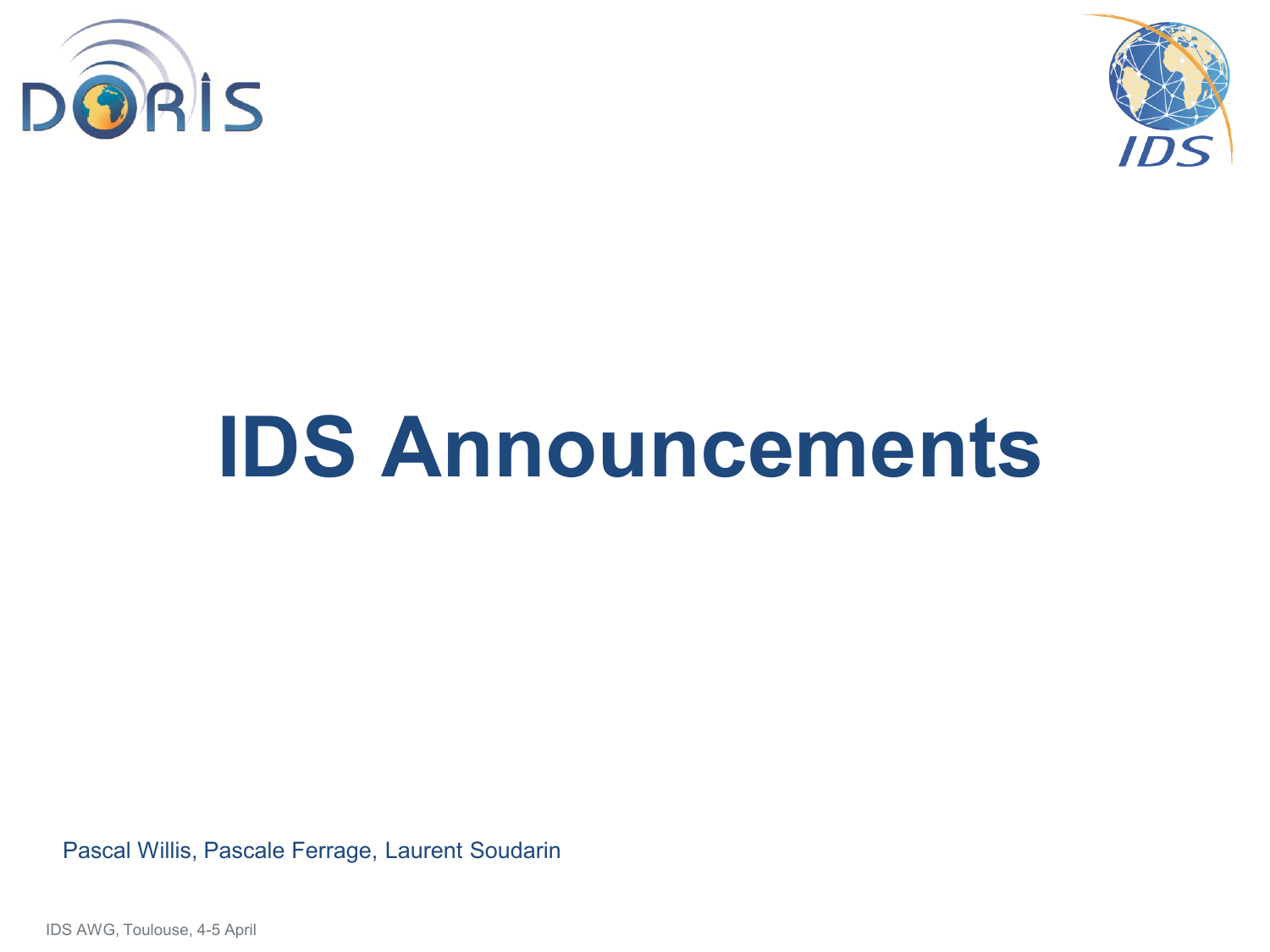

## A few words about:



- **This AWG meeting in Toulouse**
- **Next GB meeting on Friday, April 5th**
- **Next AWG meeting in Washington in October**
- **IDS 10th anniversary: official start as an IAG service on July 1st, 2003**

**Next meetings relevant for IDS:**

- **EGU in Vienna next week**
- **AOGS in Brisbane, June**
- **IAG Scientific Assembly in Potsdam, September**
- **COSPAR 2014 (PSD sessions)**

**IDS reports:**

- **IAG mid-term report 2011-2013 before July**
- **IERS report 2012: call for contribution expected soon**
- **IDS Activity report 2012**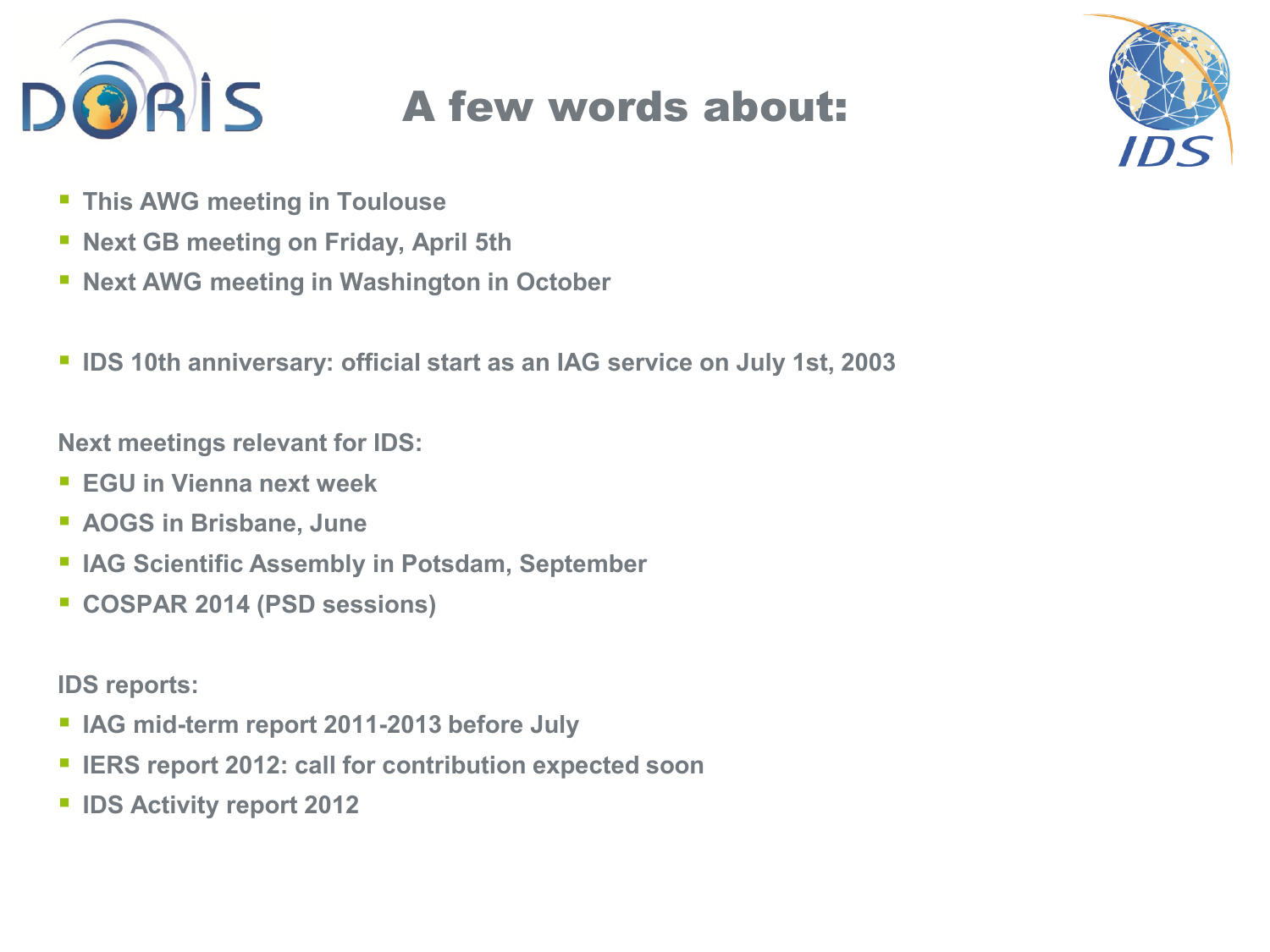



**Awaiting 2 reports (GSC & analysis, ESA)** 

**To be delivered before end of May.**